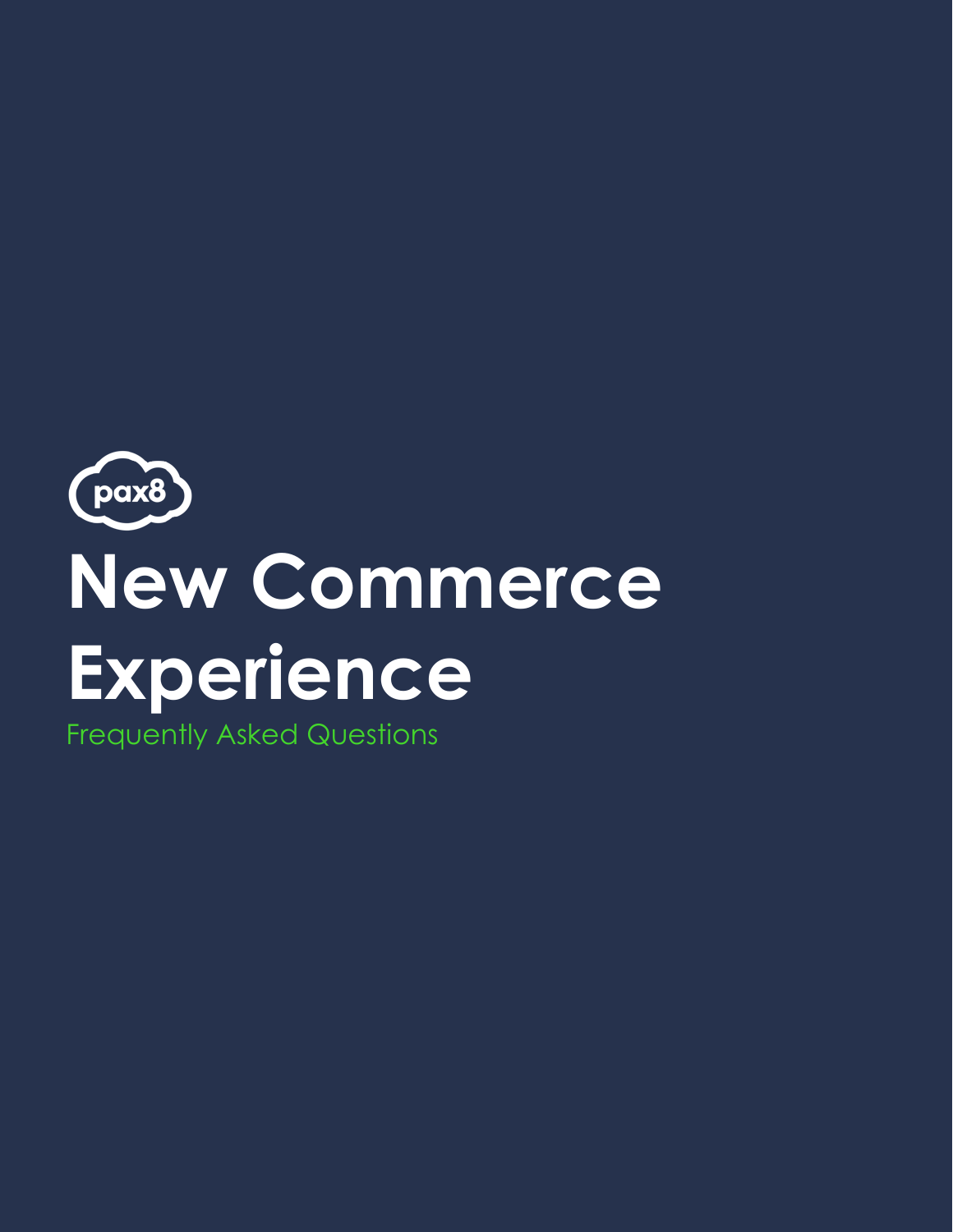

#### **PURPOSE**

The purpose of this document is to review frequently asked questions regarding the updates to and the details of Microsoft's New Commerce Experience.



### **AUDIENCE**

All Pax8 Partners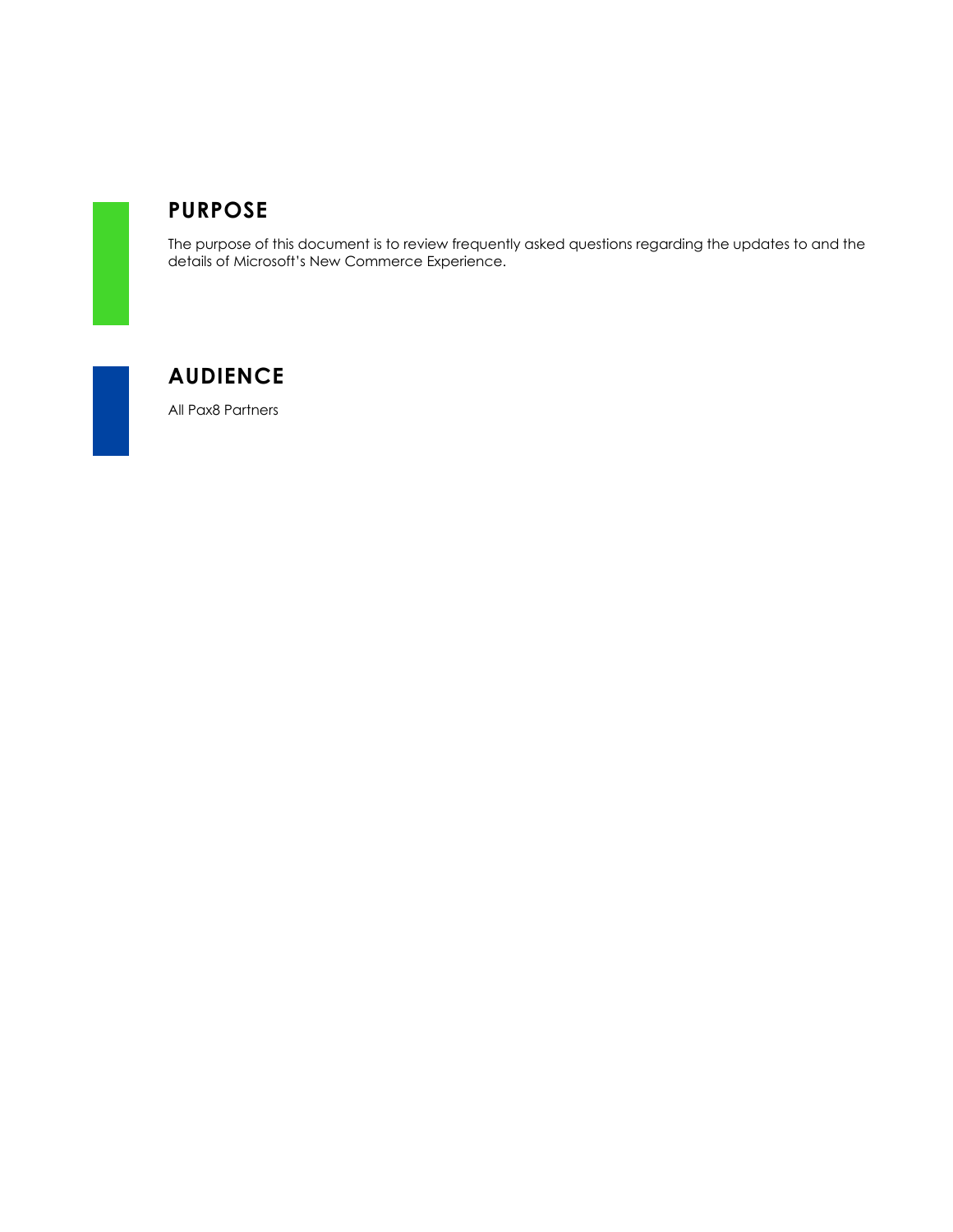# **Table of Contents**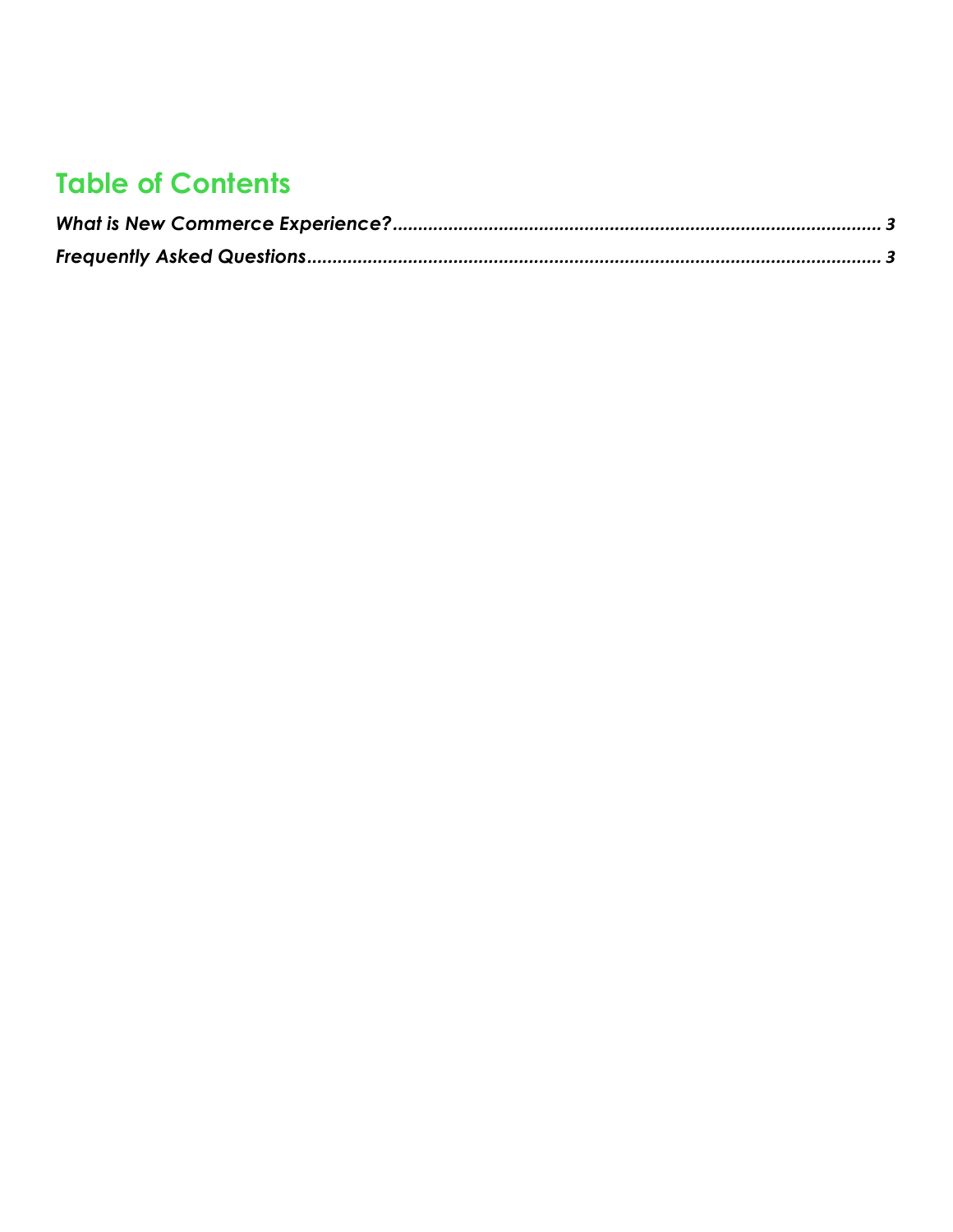# <span id="page-3-0"></span>**What is New Commerce Experience?**

Microsoft's New Commerce Experience (NCE) is part of a transformational journey that's changing the way customers transact with Microsoft. It's a multi-phase, long-term investment in the CSP program aimed at helping partners accelerate business growth, simplify licensing, and address how their customers prefer to purchase. Microsoft initially added the New Commerce Experience for Microsoft Azure in 2019, and in October of 2021 is including seat-based offers in CSP for Microsoft 365, Dynamics 365, Windows 365, and Power Platform.

## <span id="page-3-1"></span>**Frequently Asked Questions**

#### **Here are frequently asked questions from other partners regarding current details on New Commerce Experience as well as questions around the launch of New Commerce Experience for Microsoft 365, Dynamics 365, Windows 365, and Power Platform.**

**Q:** When will New Commerce Experience be Available?

**A:** Microsoft is making New Commerce Experience available on technical preview 2 on October 14th, 2021. General availability for all partners has been moved to January 2022. Stay tuned for more information from Pax8 regarding when Pax8 will make it available to our partners

**Q:** Will partners be automatically moved to New Commerce Experience in January 2022? **A:** No, if a partner would like to move to New Commerce Experience, they will need to migrate their existing subscriptions manually.

**Q:** Will partners be forced to move to New Commerce Experience?

A: Microsoft has extended the period during which subscriptions can be renewed on the existing platform to June 30<sup>th</sup>, 2022 from the previously announced March 10<sup>th</sup>, 2022. This extension gives partners three additional months before all subscriptions must be renewed in the New Commerce Experience. The ability to place new orders on the existing platform will end on March 10<sup>th</sup>, 2022.

**Q:** Will partners earn incentives and Rebates on New Commerce Experience? **A:** Partners must enroll in the Microsoft Commerce Incentive Program in Partner Center to earn incentives and rebates for subscriptions on New Commerce Experience. All Incentives and Rebates will be removed from CSP Legacy in October 2022.

**Q:** Will partner margin be affected on New Commerce Experience? **A:** Partner Margin will remain the same.

**Q:** What are partners term options when purchasing on New Commerce Experience? **A:** There are three term options for New Commerce Experience:

- 1. Monthly Subscriptions will be held to a monthly commitment
- 2. Annual Subscriptions will be held to an annual commitment
- 3. Multi-Year Subscriptions will be held to a multi-year commitment

#### **Q:** Is there a premium for monthly commitments?

**A:** Yes, all monthly commitments will have a 20% premium. To accelerate the adoption of the New Commerce Experience, Microsoft will be offering a promo for the monthly term to be billed at the regular annual term price which will remove the 20% premium through June 2022.

**Q:** Can I pay monthly for an annual commitment?

**A:** Yes, partners will have the option to pay upfront for their annual commitment or 12-month billing for their annual commitment.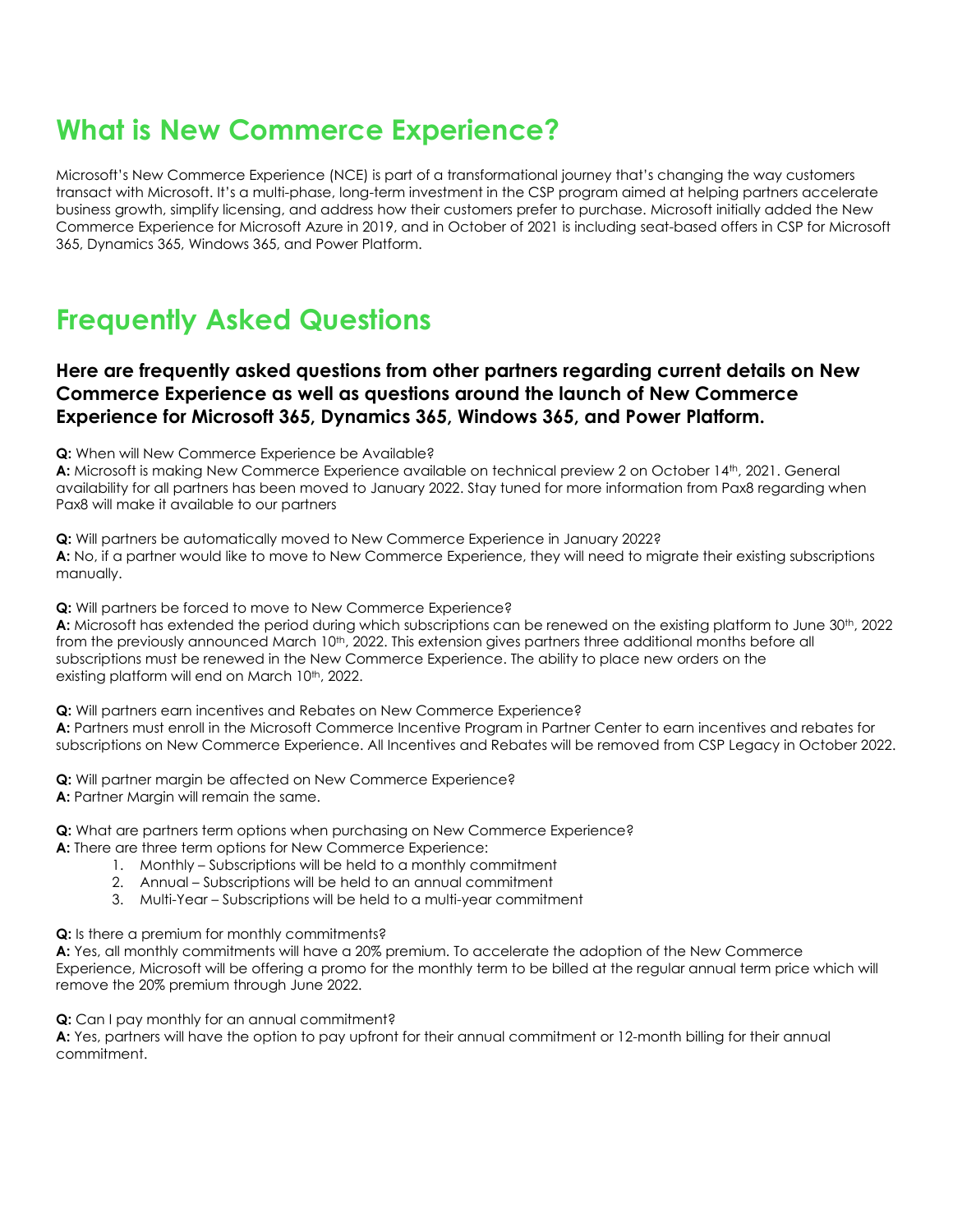**Q:** Can I pay monthly for a multi-year commitment?

**A:** Yes, partners will have the option to pay upfront for their multi-year commitment, pay yearly for their multiyear commitment or 36-month billing for their annual commitment.

**Q:** Can I make changes to the seat count on an annual or multi-year commitment?

**A:** Partners will have 72 hours from the time of purchase to decrease their seat counts for a subscription. Partners can at any point during their commitment increase their seat count for an existing subscription.

**Q:** What is the cancelation policy for subscriptions on New Commerce Experience?

**A:** Partners have 3 days after purchasing to cancel a subscription. Customers will receive a full refund if the subscription is cancelled on Day 1 and will receive a pro-rated refund for subscriptions cancelled on Days 2 and 3. The 3-day period begins on the same day a partner starts a subscription and no refunds will be granted after the 3 -day period. Once a subscription is canceled, this cannot be reversed. The subscription will immediately enter a "disabled" status where users cannot access services or files, however admins will have to access to data for subscription(s) for 90 days.

**Q:** Can partners pause customer subscriptions on New Commerce Experience?

**A:** Partners can pause customer subscriptions on New Commerce Experience, but the partner will continue to get billed. Pausing a subscription will immediately have it enter a "disabled" status where users cannot access files or services. Admins will still be able to access data until the end of the subscription term.

**Q:** Will subscription terms auto-renew?

**A:** Partners have the opportunity to determine if they want a subscription(s) to auto-renew. A Subscription(s) that is set to auto renew, will automatically renew at the end of the subscription(s) term and the 72-hour cancellation period will restart for the renewal term. If a partner does not set subscription(s) to auto-renew at the end of the term, they will need to renew the subscription(s) during the renewal period to avoid the subscription(s) from entering a "disabled" status.

**Q:** What is the renewal date for newly added seats to a subscription on New Commerce Experience? **A:** The renewal date for the newly added seats will match the original renewal date for that subscription.

**Q:** Can a partner have a customer tenant with both an annual commitment and a monthly commitment for the same subscription?

**A:** Yes, a partner can have a customer on both monthly and annual purchasing options for the same subscription.

**Q:** Can monthly term subscriptions be changed to annual term?

**A:** Yes, a customer's subscription can be changed from a monthly term to an annual term in New Commerce Experience. The following month's reconciliation file will reflect the billing difference.

**Q:** If customers who are purchasing through Microsoft direct want to move to Indirect CSP or are purchasing from one MSP and want to move to another, will they have to wait until the renewal period to change channel to avoid duplicate billing? **A:** Change of Channel can only be done without penalty during the renewal period. If a change of channel is done within the term, the customer is responsible for full payment of their agreement.

**Q:** Is Microsoft offering any incentive for partners to move to New Commerce Experience right away?

**A:** To encourage partners to migrate to the New Commerce Experience, Microsoft will offer two time-bound promotions to coincide with the January general availability launch. These offers will be available between January and June 2022 on monthly-term and annual-term offers.

- The annual term promo gives a 5% discount off the CSP price list amount will be in effect through March 2022
- The monthly term promo bills the regular annual term price which will remove the 20% premium on monthly terms through June 2022

The promotion will apply to all new commerce seat-based commercial offers for subscriptions of up to 2,400 seats, with the exception of Windows 365.